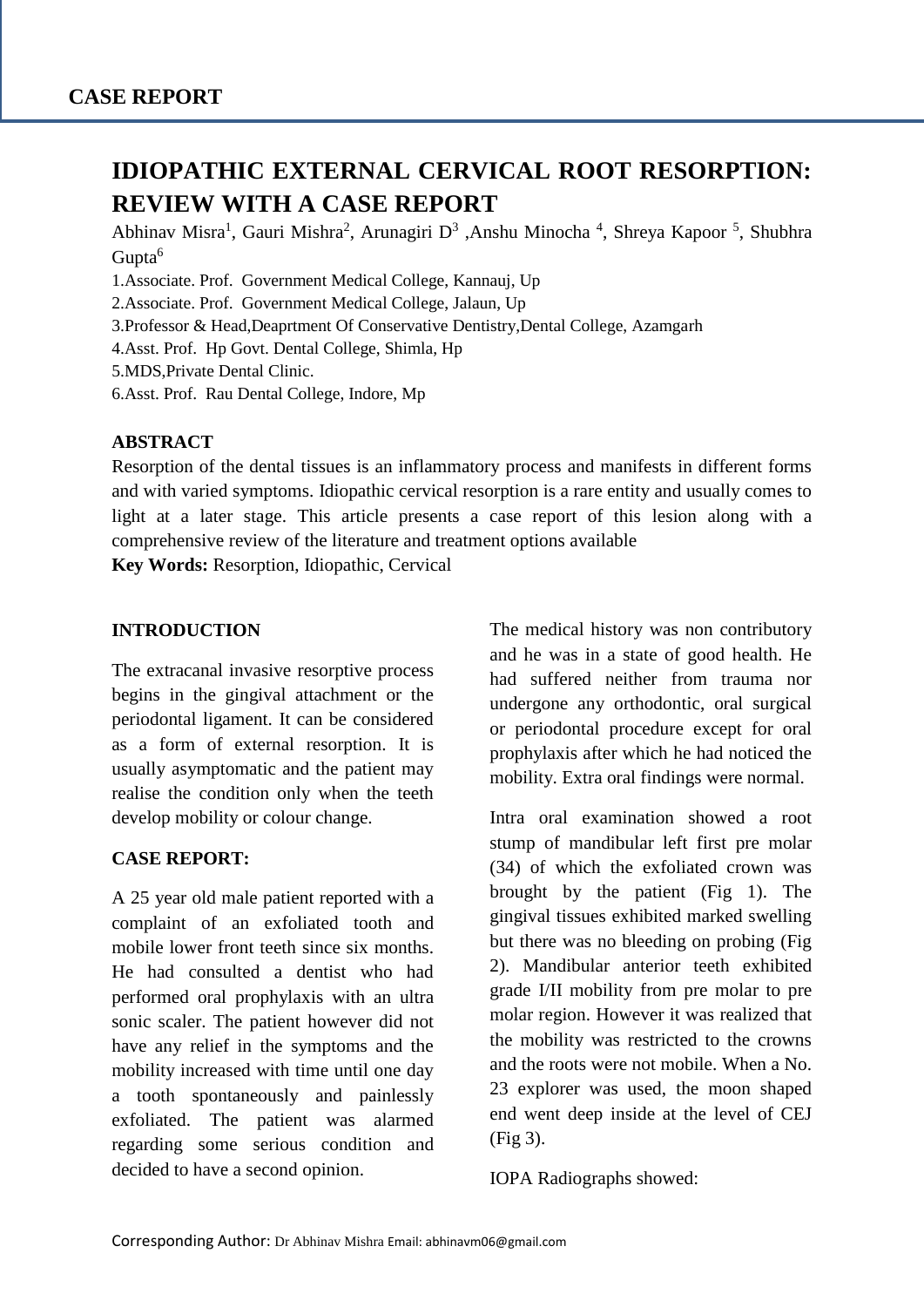- a) Deep resorptive defect in 33 and beginning of resorption in 35 with root stump of 34 (Fig 4)
- b) Deep resorptive defect in 33,32,31,41,42 (Fig 5)
- c) No significant findings in the maxillary anterior region (Fig 6)
- d) OPG confirmed the findings and it was noted that the resorption was limited to mandibular anterior region (Fig 7)

The patient was advised to get blood work up for Serum Calcium, Phosphorus and Para Thyroid hormones which were found to be under normal levels.

A clinical diagnosis of Idiopathic External Cervical Root Resorption was made.

The patient was further advised scanning by CBCT and explained the treatment options of:

- 1. Endodontic treatment followed by crown lengthening, post and core and crowns.
- 2. Endodontic treatment followed by over denture.
- 3. Extraction followed by conventional/ Implant supported partial denture.

However the patient refused any further diagnostic tests did not return for follow up.

# **DISCUSSION:**

Root resorption is the loss of hard dental tissues i.e. dentin and cementum as a result of odontoclastic action  $<sup>1</sup>$ . It might occur as</sup> physiologic or pathologic phenomenon as

intra radicular or apical according to the location in which the condition is observed. Physiologic resorption is observed in primary teeth which is desirable. However root resorption in permanent teeth is unfavorable as it might result in irreversible damage and/ or eventual tooth loss  $2$ .

Root resorption might be classified by its location in relation to the root surface i.e. internal or external resorption. Internal resorption is an inflammatory condition that results in progressive destruction of the intra radicular dentin. The resorbed spaces are filled by granulation tissue only or in combination with bone like or cementum like mineralised tissue. A high prevalence of the condition has been associated with teeth that had undergone specific treatment procedures like auto transplantation  $11$ .

External resorption can be further classified as surface resorption, external inflammatory resorption, external replacement resorption (ankylosis), external cervical resorption and transient apical breakdown. Other terms used to describe ECR include odontoclastoma, peripheral cervical resorption, peripheral inflammatory root resorption, extra canal invasive resorption, supra osseous extra canal invasive resorption and sub epithelial external root resorption<sup>3</sup>.

ECR usually occur immediately below the epithelial attachment of the tooth at the cervical level. The remnants of the epithelial sheath surround the root like a net, thus imparting a resistance to resorption and subsequent ankylosis. The cementum and predentin covering on dentin are esential elements in resistance to resorption.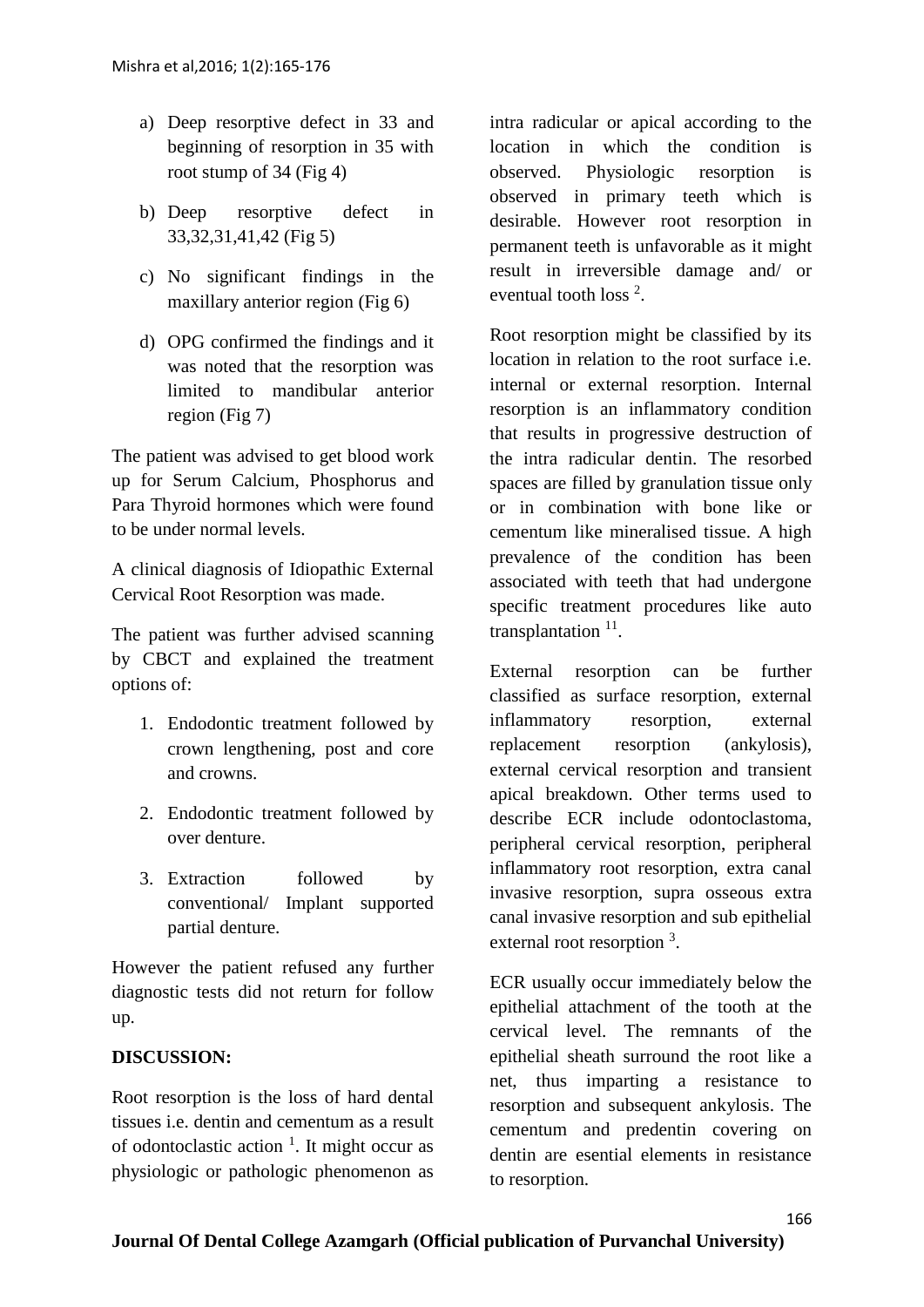Another function of the cemental layer is related to its ability to inhibit the movement of toxins if persent in the root canal space into the surrounding periodontal tissue. An intact root is resistant to resorption however if an injury removes or alters the (protective) pre dentin or pre cementum, inflammation from the pulp or the periodontium may induce resorption with multi nucleated clastic cells similar to those seen in bone resorption. Damage or deficiency in this protective layer below the epithelial attachment exposes the root surface to osteoclasts which may resorb the dentin <sup>10</sup>.

Thus in order for root resorption to occur, two things must happen  $11$ :

1. Loss or alteration of the protective layer

Damage to the protective layer occurs directly, due to trauma or indirectly, when inflammatory response occurs in pulp or periodontium. The only exception to this rule is intrusive injury, where forcing of the conical root apically into a similarly shaped socket will cause tremendous damage to the entire root surface. Inflammation in response to a traumatic injury varies according to the stimulus. If the periodontal ligament cells are allowed to dry out before replantation will provide a stimulus for an inflammatory response.

- 2. The inflammatory response
	- A. *The destructive phase*:

This is the first phase in which active resorption occurs with multinucleated giant cells. It continues as long as the stimulus is present. It will continue till either the entire root is resorbed or the stimulus is removed.

# B. *The healing phase*:

The critical factor in determining the outcome after an injury is the type of cells that repopulate the root surface during the healing pahse. If cementoblasts are able to cover the damaged root surface, a type of healing termed as cemental healing or surface resorption will occur and the outcome is favorable.

If on the other hand bone producing cells are able to cover the root surface then healing conditions are unfavorable as direct contact of bone and root will occur leading to ankylosis. The root is slowly replaced by bone which is known as replacement resorption or osseous replacement. Destruction of over 20% root surface is required for it to occur.

Invasive cervical resorption is a clinical term used to describe a relatively uncommon, insidious and often aggressive form of external tooth resorption  $\frac{1}{1}$ . Characterized by its cervical location and invasive nature, it leads to a progressive and destructive loss of the tooth structure. There is invasion of fibro vascular tissue that progressively resorbs dentin and cementum. The common contributing factors include trauma, periodontal inflammation, internal bleaching and orthodontic forces.

# **Hiethersay's Classification** <sup>3</sup> :

*Class 1:* early lesion which may show a slight irregularity in the gingival contour.

*Class 2:* in this class there might be pink discoloration of the crown while the radiographic picture shows extensive irregular radiolucency extending from the cervical area into the crown and projected over the canal outline.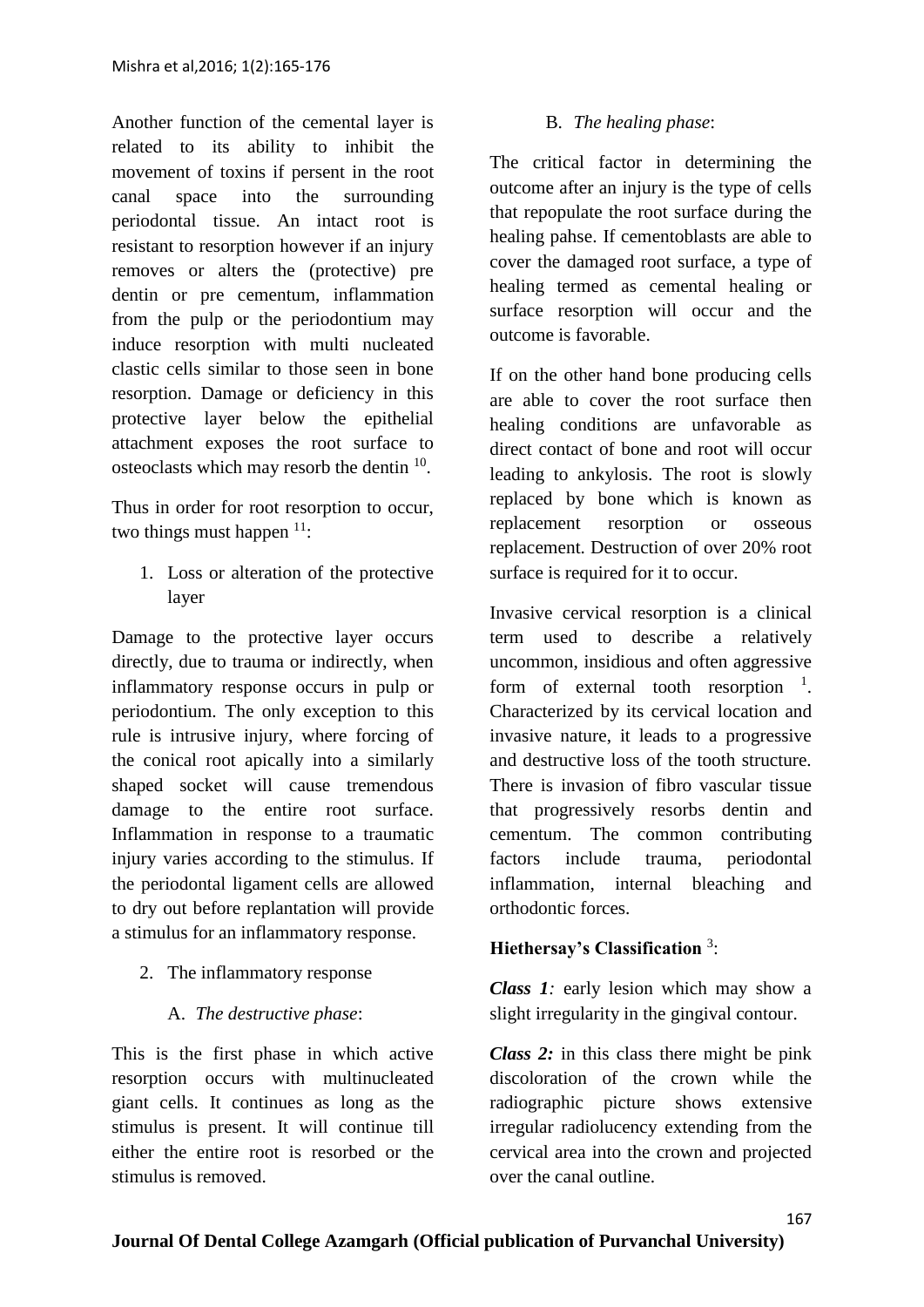The resorptive cavity is filled with a mass of fibrous tissue, blood vessels and clastic cells adjacent to the dentin surface. Pulpal symptoms occur only when the resorption penetrates this barrier and is secondarily invaded by microbes.

*Class 3:* in this class the resorptive process has extensions into but not beyond the coronal third of the root. Clinically the crown may show a pink discoloration and there might be a cavitation of the overlying enamel.

The radiographic image shows an irregular moth eaten image and the outline of the canal may be seen as a radiopaque line demarcating the canal from the adjacent irregular radiolucency.

*Class 4:* this class includes invasive process that has extruded beyond the coronal third of the root while the crown shows a pink discoloration in the cervical region.

Clinical signs:

- 1. Located in the cervical region of the tooth.
- 2. Pink spot is usually seen.
- 3. Tooth usually responds positively to thermal tests untill pulp is involved.

Radiographic signs –

- 1. Detected as chance radiologic findings because tooth is usually asymptomatic.
- 2. Varies from asymmetrically located radiolucency with irregular margins in cervical/proximal region of tooth to uniformly round

radiolucency centered over the root.

- 3. Early lesions are usually radiolucent in appearance.
- 4. Advanced lesions might have mottled appearance because of fibro-osseous nature of the lesion.
- 5. Root canal should be visible and intact (indicating lesion is external) 10

Multiple resorptions can occur, particularly when there has been a history of orthodontic treatment and a full mouth radiographic examination is essential. <sup>7</sup>

The extra canal invasive resorptive process begins in the gingival attachment or periodontal ligament. It can be considered as a form of external resorption. A relatively small hole develops in the periphery of the root during the initial resorptive process and extends through the cementum into the dentin. A number of small holes may be associated with a single extra canal invasive resorptive process. Extra canal invasive resorptive process extends as finger like projections into the dentin. With in the body of dentin it tends to extend in a vertical direction apically, coronally or both. The radiolucency may appear to be parallel to the canal space and may assume a mottled appearance.  $\frac{1}{1}$  The status of the gingival tissue in patients appeared to have no influence on the occurrence or extent of multiple cervical resorption. <sup>4</sup>

External resorption is a process that leads to an irreversible loss of cementum, dentin and bone. It takes place in both vital and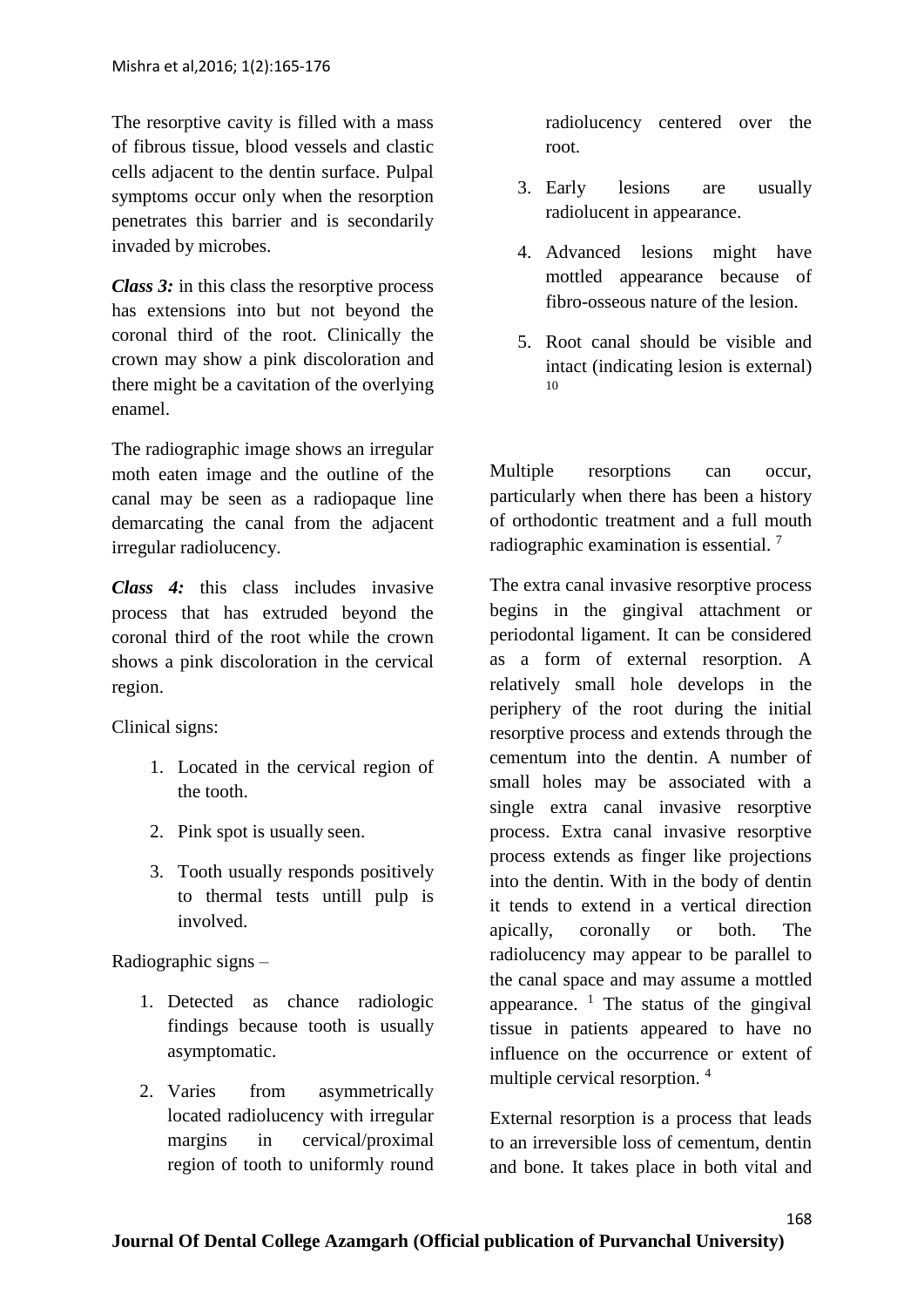pulp less teeth. Clinically, cervical external resorption is associated with inflammation of the periodontal tissues and does not have any pulpal involvement.<sup>7</sup>

Cervical external resorption occurs immediately below the epithelial attachment of the tooth. As a result, it must be noticed that the location is not always cervical but related to the level of the marginal tissues and the pocket depth. In particular, teeth with cementum deficiencies related to previous trauma or a cemento-enamel disjunction (10%) due to histological variations an unprotected, locally destroyed or altered root surface which has become susceptible to resorbing clastic cells during an inflammatory response of the periodontal ligament to traumatic or bacterial stimulus, maintained by infection in the adjacent marginal tissues. <sup>9</sup>

### **Other types of root resorption:**

### **Pulp space infection-**

Apical periodontitis with apical root resorption:

The predominant cause is a bacterial challenge through caries. When the pulp defenses are overcome and the pulp is necrotic and infected, the inflammatory stimulators will contact the surrounding periodontal attachment. The periodontal inflammation is accompanied by slight resorption of the root at the cementdentinal junction. <sup>2</sup>

Lateral periodontitis with root resorption:

When the root loses its cemental protection, lateral periodontitis with root resorption can result the periodontal infiltrate consists of granulation tissue with lymphocytes, plasma cells, and polymorphs nuclear leukocytes. <sup>8</sup>

#### **Sulcular infection-**

The progressive external root resorption, which is of inflammatory origin, occurs immediately below the epithelial attachment of the tooth, usually but not exclusively in the cervical area of the tooth it is referred to as sub epithelial external root resorption. Causes of the root damage immediately below the epithelial attachment of the root include orthodontic tooth movement, trauma, non-vital bleaching and other less definable cause. The pulp plays no role in cervical root resorption and is mostly normal in these cases. <sup>5</sup>

The invading tissue arises from the periodontal ligament but differs from periodontal tissues in both structure and behavior. For invasion to occur, a defect in the cementum/cementoid layer is a likely prerequisite. This may be of developmental origin in a small zone near the cervical area, or the result of physical or chemical trauma. Presence of inflammatory cells is not necessarily indicative of a microbiological etiology.<sup>11</sup>

# **Internal (root canal) inflammatory resorption –**

This type of resorption might occur in any area of the root canal systems. It is characterized by the radiographic appearance of an oval shaped enlargement within the pulp chamber resulting in a perforation or symptoms of acute or chronic apical periodontitis after the entire pulp has undergone necrosis and the pulp space has become infected. It involves a progressive loss of intraradicular dentin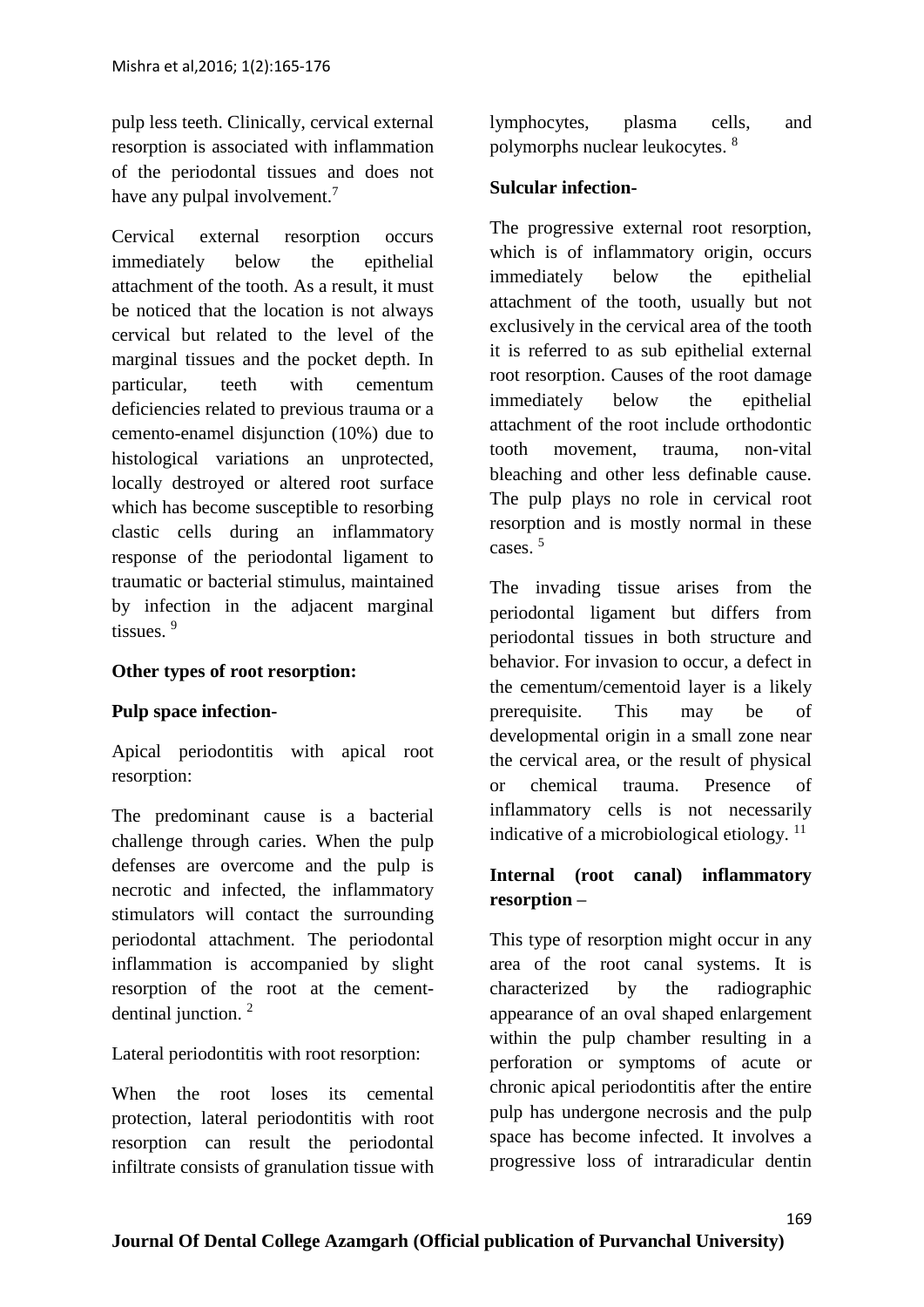without adjunctive deposition of hard tissues adjacent to the resorptive sites. It is frequently associated with chronic pulpal inflammation, and bacteria might be identified from the granulation tissues.<sup>10</sup>

The coronal part of the pulp is usually necrotic, whereas the apical part of the pulp must remain vital for the resorptive lesion to progress and enlarge in the presence of living osteocytes, osteoclasts fail to produce actin rings, which are the hallmark of active resorbing cells.<sup>11</sup>

# **Internal (root canal) replacement resorption-**

Internal root canal replacement resorption is characterized by an irregular radiographic enlargement of the pulp chamber, with discontinuity of the normal canal space. Because the resorption process is initiated within the root canal outline of the original canal appears distorted. The enlarged canal space appeared radio graphically to be obliterated by a fuzzy-appearing material of mild to moderate radio density. This form of resorption is typically asymptomatic to be caused by a low grade inflammation of the pulpal tissues such as chronic irreversible pulpitis or partial necrosis.

Resorption of the intraradicular dentin is accompanied by subsequent deposition of a metaplastic hard tissue that resembles bone or cementum instead of dentin. Variant of internal root canal replacement resorption previously been reported as "*internal tunnelling resorption*". This entity is usually found in the coronal portion of root fractures but might also be seen after luxation injuries. The resorption process tunnels into the dentin adjacent to

the root canal, with concomitant deposition of bonelike tissues in some regions. These bone-like tissues have the appearance of cancellous bone instead of compact bone.<sup>4</sup>

Different hypotheses have been proposed regarding the origin of the metaplastic hard tissues that are formed within the canal space. The first hypotheses suggest that the metaplastic tissues are produced by postnatal dental pulp stem cells present in the apical, vital part of the root canal as a reparative response to the resorptive insult. This is a analogous to the formation of tertiary reparative dentin by odontoblasts like cells after the death of the primary odontoblasts.

The second hypotheses propose that both the granulation tissues and metaplastic hard tissues are of nonpulpal origin. Those tissues might be derived from cells that transmigrated from the vascular compartments or originated from the periodontium the pulpal tissues are replaced by periodontium like connective tissues.

### **Causes of Root Resorption: 3, <sup>12</sup>**

- **1. Orthodontic Treatment**: Excessive orthodontic forces at the cervical region of the tooth might result in tissue necrosis adjacent to exposed root dentin. This might result in mononuclear precursor cells being stimulated to differentiate into odontoclasts, which are attracted to and resorb the exposed root dentin.
- **2. Trauma**: ECR is a recognized complication of luxation and avulsion injuries. Dental trauma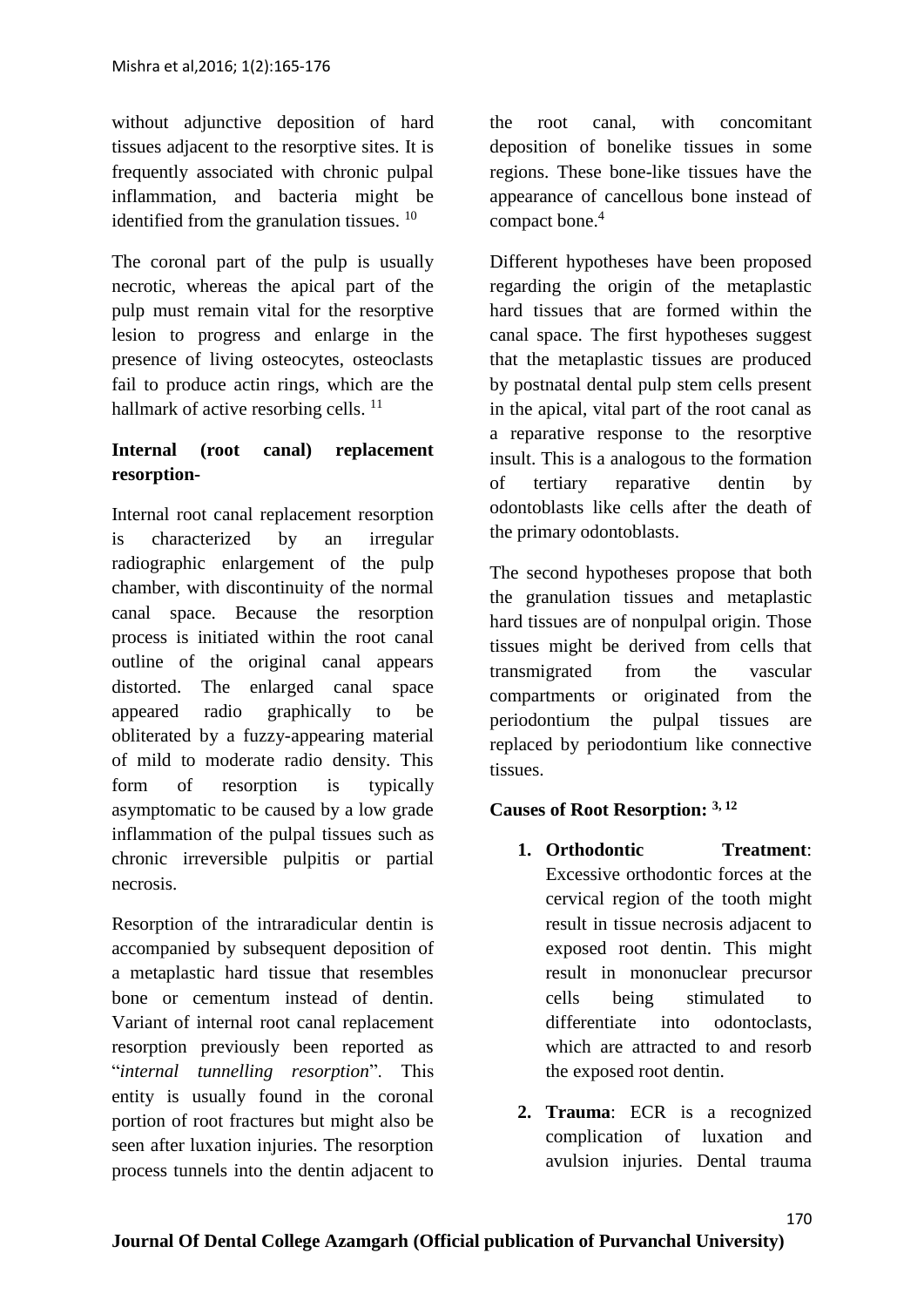might cause developmental defects in the cervical region on the unerupted permanent successor teeth as a result of direct trauma of the root apices on the unerupted successor. The use of splints (especially interdental wiring) might also potentially damage the cement enamel junction and therefore predispose to ECR.

- **3. Intracoronal Bleaching**: Hydrogen Peroxide might denature dentin and provoke an immunologic response. In addition, the pH at the root surface of teeth is reduced to about 6.5 by intracoronal placement of a "walking bleach" paste. This slightly acidic environment is known to enhance osteoclastic activity, which might result in ECR Resorptive process might be related to injury to the periodontium from the heat lamp or bleaching tool used, rubber dam clamp placement during root canal treatment causing damage to the root surface.
- **4. Surgery**: Surgical procedures removal of adjacent partially or fully erupted third molars or supernumerary teeth, transplantation of canine teeth, the surgical exposure of an unerupted canine, and periodontal surgery for root amputation.
- **5. Other Factors**: Bruxism and intracoronal restorations. Developmental defects such as hypoplasia or hypo mineralization hyperoxaluria and oxalosis could cause root resorption. This is due to

an increased concentration of oxalates in blood caused by kidney failure, resulting in precipitation of crystals in hard tissues, which the author claims could initiate the root resorptive process.

#### **Molecular aspects of Root Resorption: 8,12**

Osteoclasts are multinuclear cells responsible for resorption of bone; while odontoblasts are corresponding cells resorbing dental hard tissues. Mononuclear odontoclasts can also actively resorb dental hard tissue, although during progressive resorption most cells have several nuclei.

Resorption of teeth results from the activation of clastic cells, RANK (receptor activator of nuclear factor *k* B) signaling network in osteoclasts. The factor which have been analyzed include a family of biologically related tumor necrosis factor (TNF), tumor necrosis factor receptor (TNFR)/TNF-like proteins: osteoprotegerin (OPG), RANK and RANK ligand (RANKL).

PTH or PTHrP bind to osteoblasts, bone forming cells, which increases their expression of 'Receptor Activator of Nuclear Factor *k* B Ligand,' (RANKL), which can be bind to the RANK receptor of osteoclasts precursor cells, the latter become active osteoclasts through cell fusion. Osteoprotegerin (OPG) is a glycoprotein that is a secreted member of the tumor necrosis factor (TNF) receptor super family and has a variety of biological functions including the regulation of bone turnover. OPG is a potent inhibitor of osteoclastic bone resorption by competitively inhibiting the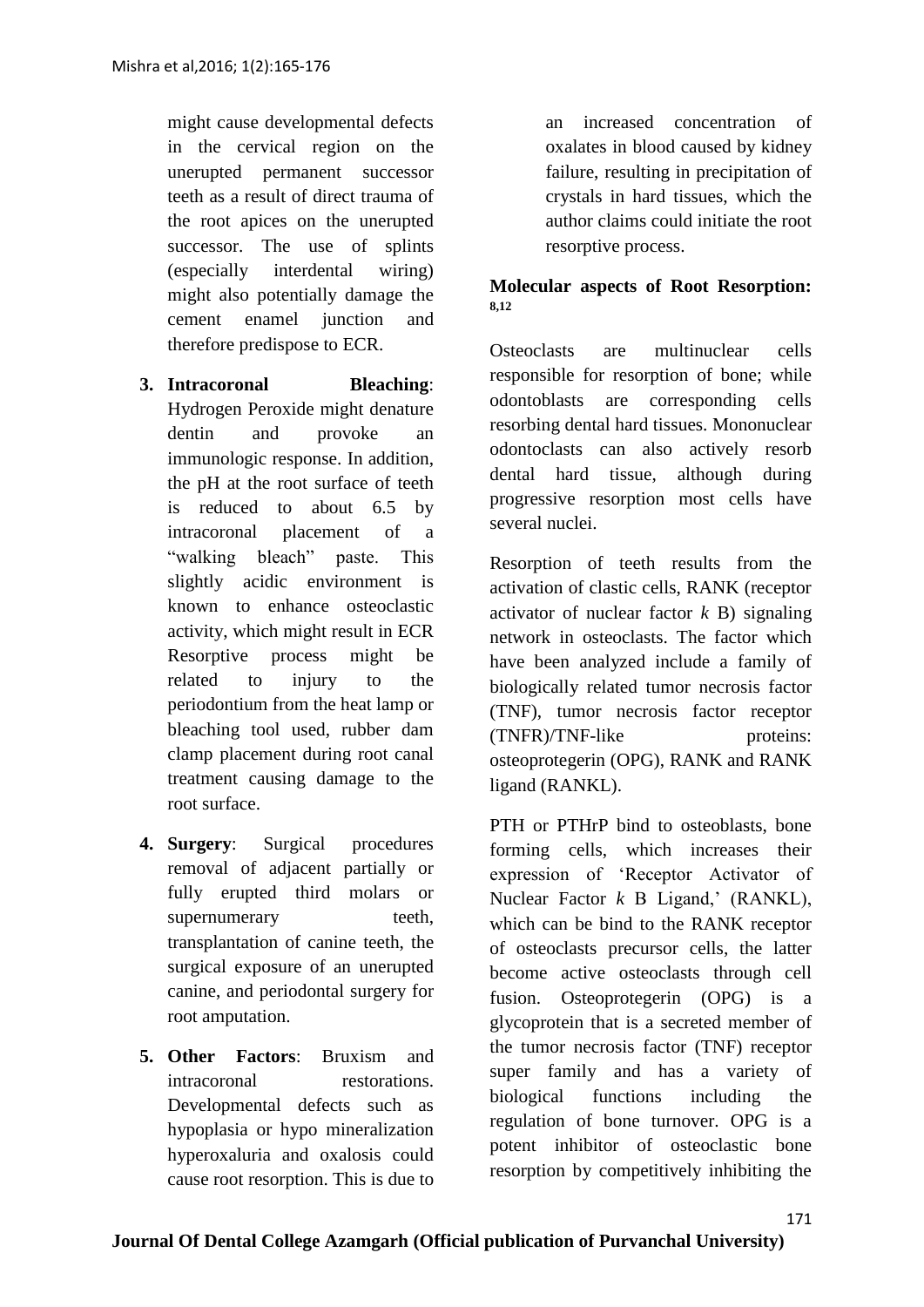association of the OPG ligand with the RANK receptor on osteoclasts and osteoclasts precursor's preosteoclast-like cells (POC) in the presence of conditioned medium of osteoblastic cells. TNF-alpha also aided differentiation of hematopoietic progenitor cells into POCs Extremely low levels of TNF-alpha increased the level of mRNA for calcitonin receptor and cathepsin-K of the POC cell surfaceassociated proteins (SAP) from S. aureus are potent stimulators of bone resorption. Bone resorption was due to proteins and not the result of contamination with lipoteichoic acid or muramyl dipeptide from the peptidoglycan. Damage to the organic sheath, predentin and odontobiasts cells covering mineralized dentine inside the root canal must occur to expose the mineralized tissue to pulpal cells with resorbing potential that internal root resorption can be divided into two different types: Transient resorption and progressive internal root resorption.

### **Diagnosis: <sup>7</sup>**

As its name suggests, ECR is usually found at the cervical region of the tooth. This discoloration is a result of the highly vascular granulation (resorptive) tissue within the tooth become visible through the thinned out (resorbed) dentin and translucent overlying enamel differentiate ECR from sub gingival caries, which will feel sticky on probing and does not present with the pink spot. The base of an ECR defect will feel hard and also result in a scraping sound when probed. Probing the ECR defect and/or the associated periodontal pocket will cause profuse bleeding of the underlying highly vascular resorptive tissue. The edges of the cavity usually appear sharp and narrow. Teeth

with ECR will respond positively to sensitivity testing because the pulp only becomes involved in very advanced cases of ECR.

The use of parallax radiographic techniques is advocated for differentiating internal from external resorption defects. A second radiograph taken at a different angle often confirms the nature of the resorptive lesion. Radiologically, internal (root canal) replacement resorption presents as a cloudy, mottled, radiopaque lesion with irregular margins.

Use of Cone Beam CT (CBCT) is very helpful in accurately diagnosing the condition.

# **Treatment: <sup>13</sup>**

Treatment directed at avoiding or minimizing the severity of the initial inflammatory response.

- 1. **Prevention**: In athletics, the mouth guard is a proven protective device against traumatic damage to the teeth.
- 2. **Minimizing Additional Damage after the Injury**: Decisive and correct action taken at the site of injury is probably, the most critical step in minimizing additional attachment damage after an injury the tooth should be gently repositioned back into its original position as soon as possible if splinting is necessary it should be performed with a functional splint for 7-10 days. The extraoral dry time must be minimized by placing the tooth in an appropriate storage medium. Practical alternatives include sterile saline or saliva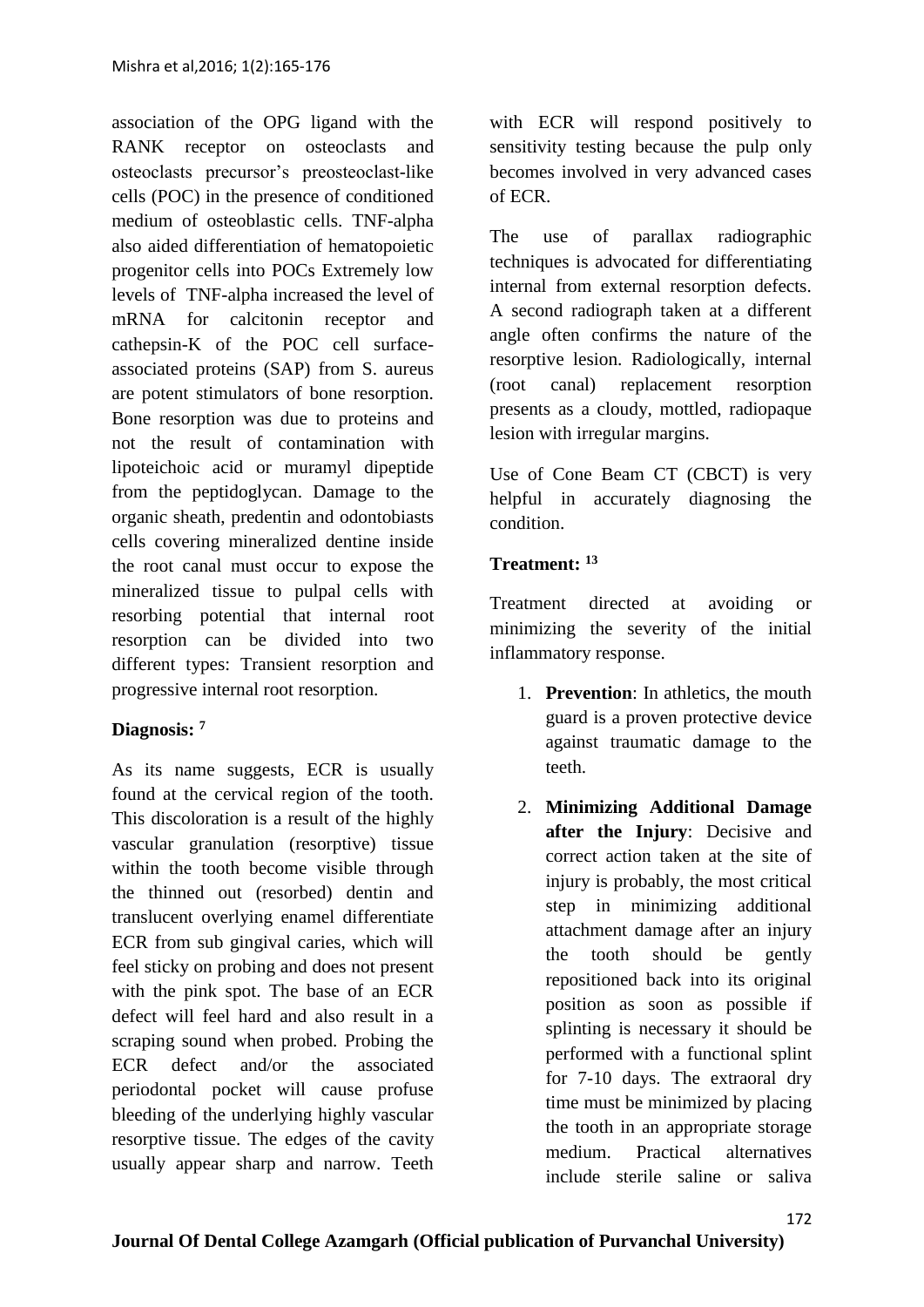(vestibule of the mouth). Water, is an unsuitable medium for the storage of avulsed teeth. However, newer specialized media such as Hank's Balanced Salt Solution (HBSS), which is a common culture medium, or Via  $Span^{\text{TM}}$ , a liver transplant medium, can be used.

- 3. **Pharmacological Manipulation of the Inflammatory Response**: Tetracycline has been widely used in the treatment of periodontal disease because of its sustained antimicrobial effects. Recently, tetracycline has been shown to possess anti-resorptive, as well anti-microbial, properties; specifically, it has a direct inhibitory effect on osteoclasts and collagenase. Glucocorticoids have been widely used to reduce the deleterious effects of inflammatory responses; more specifically, they have been shown to reduce osteoclastic bone resorption. Topical dexamethasonne was found to be useful while systematic usage was not. Ledermix, a drug combing tetracycline and corticosteroids may be helpful.
- 4. **Stimulate Cemental Healing:** The supernatant of cultured gingival fibroblasts, if used as a storage medium, might contain a number of biologically-active factors that might promote periodontal ligament regeneration and repair Emdogain  $TM$  may be extremely beneficial in teeth with extended extra oral dry time.
- 5. **Slow Down 'Inevitable' Osseous Replacement:** When the periodontal ligament on the root surface is definitely destroyed and osseous replacement of the root with bone.
- A. All remaining periodontal ligament debris is removed from the root by thorough curettage or with the use of acid.
- B. Fluoride has been shown to effectively slow down remodelling of the root to bone and the root is soaked in fluoride for 5 min before replantation.
- C. Bisphosphonates are drugs that have been found to slow down osteoporosis in post-menopausal females.

Root canal disinfection removes the stimulus for the peri-radicular inflammation and the resorption will stop. Favorable healing with cementum will occur but, if a large area of root is affected, osseous replacement may result by the mechanism described earlier. In cases where the pre-radicular inflammation is stimulated by pulpal infection, bone resorption is usually extensive.<sup>6</sup>

### **1. Internal Approach:**

A. Maintain the vitality of the pulp. If the pulp is vital, the canal will be free of bacteria and, thus, this type of external inflammatory root resorption will not occur. In severe injuries where vitality has been lost it is possible, under some circumstances, to promote revascularization of the pulp space. Revascularization is possible in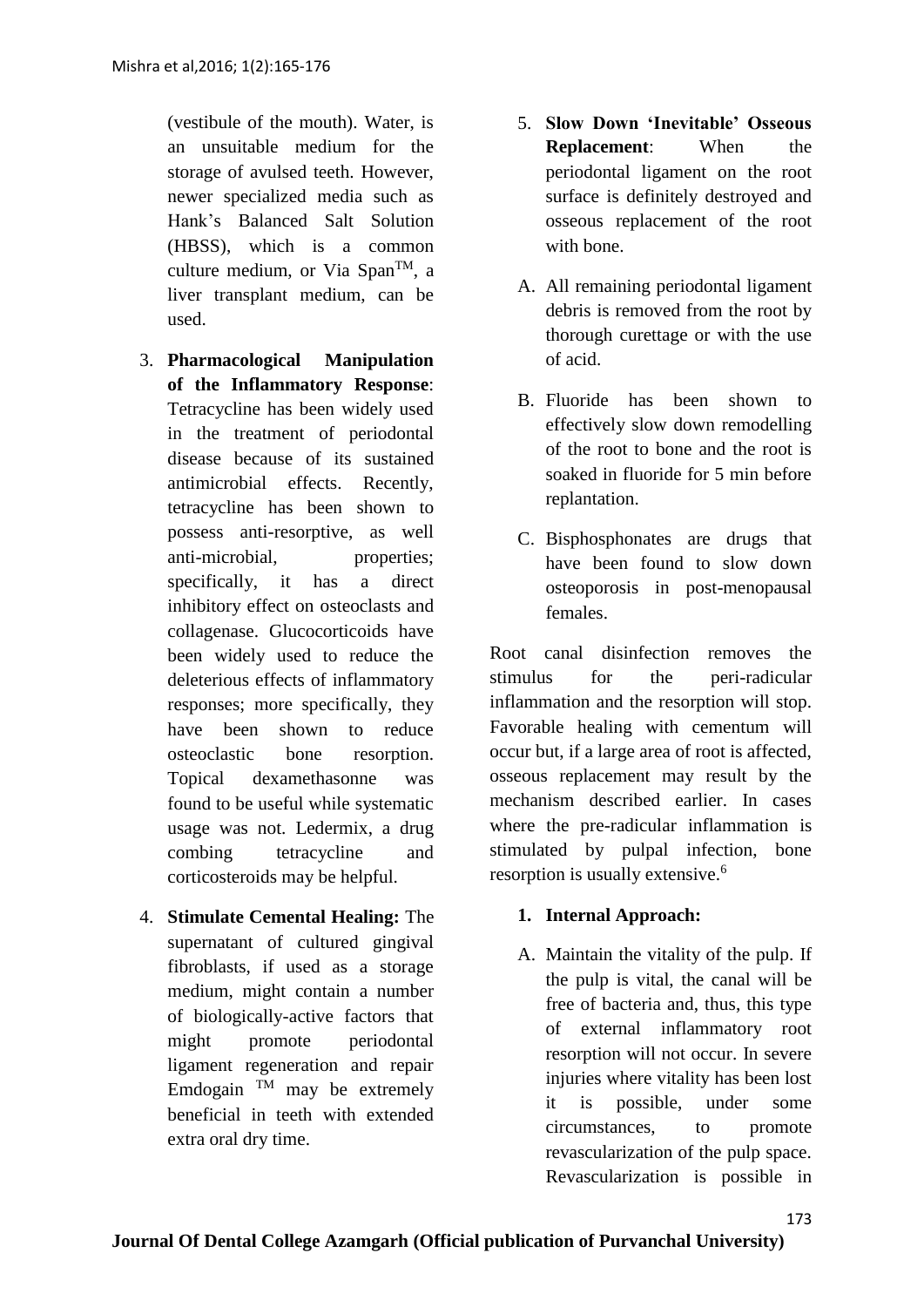young teeth with incompletely formed apices (1.1 mm wide radiographically) if they are replaced close to their original position soon after the injury. Revascularization after a traumatic dental injury is a race between the new tissue replacing the ischemically necrotic pulp and the bacteria moving into the unprotected pulp space.

- B. Prevent root canal infection by root canal treatment at 7-10 days. In teeth with closed apices, revascularization cannot occur. These teeth should be endodontically treated within 7-10 days of the injury before the ischemically necrosed pulp becomes infected, a creamy mix of calcium hydroxide is placed. Calcium hydroxide can be applied long- term (upto 6 months) to ensure periodontal health prior to filling the root canal with guttapercha.
- C. The elimination of pulp space infection. When root canal treatment is initiated later than 10 days after the accident or if active external inflammatory resorption is observed, the preferred antibacterial protocol consists of a chemo mechanical preparation, followed by long-term dressing with densely packed calcium hydroxide.

In situations when the root canal wall has been perforated, Mineral Trioxide Aggregate (MTA) or BioDentin  $<sup>TM</sup>$  should</sup> be considered for repair. A hybrid technique might also be used to obturate canals; the canal apical to the resorption defect is obturated with gutta-percha, and then the resorption defect and associated perforation are sealed with MTA or BioDentin.

#### **2. External Approach:**

- A. When the resorptive defect extends apically, remove the entire root cementum surface adjacent to the granulomatous tissue in the dentin. The defect and denuded root surface is covered with a spacer (freezedried bone), and the entire area covered with a Gore-Tex TM membrane.
- B. Force eruption entrance of the defect into the root can now easily be found and the defect cleaned and restored. Reshaping of the 'raised' bony contour then allows an ideal architecture to remain in place.
- C. Forced eruption/re-intrusion: After the repair is complete the tooth can be orthodontically moved into its original position.
- D. Intentional replantation: It is the last resort to manage the tooth failing which extraction is required.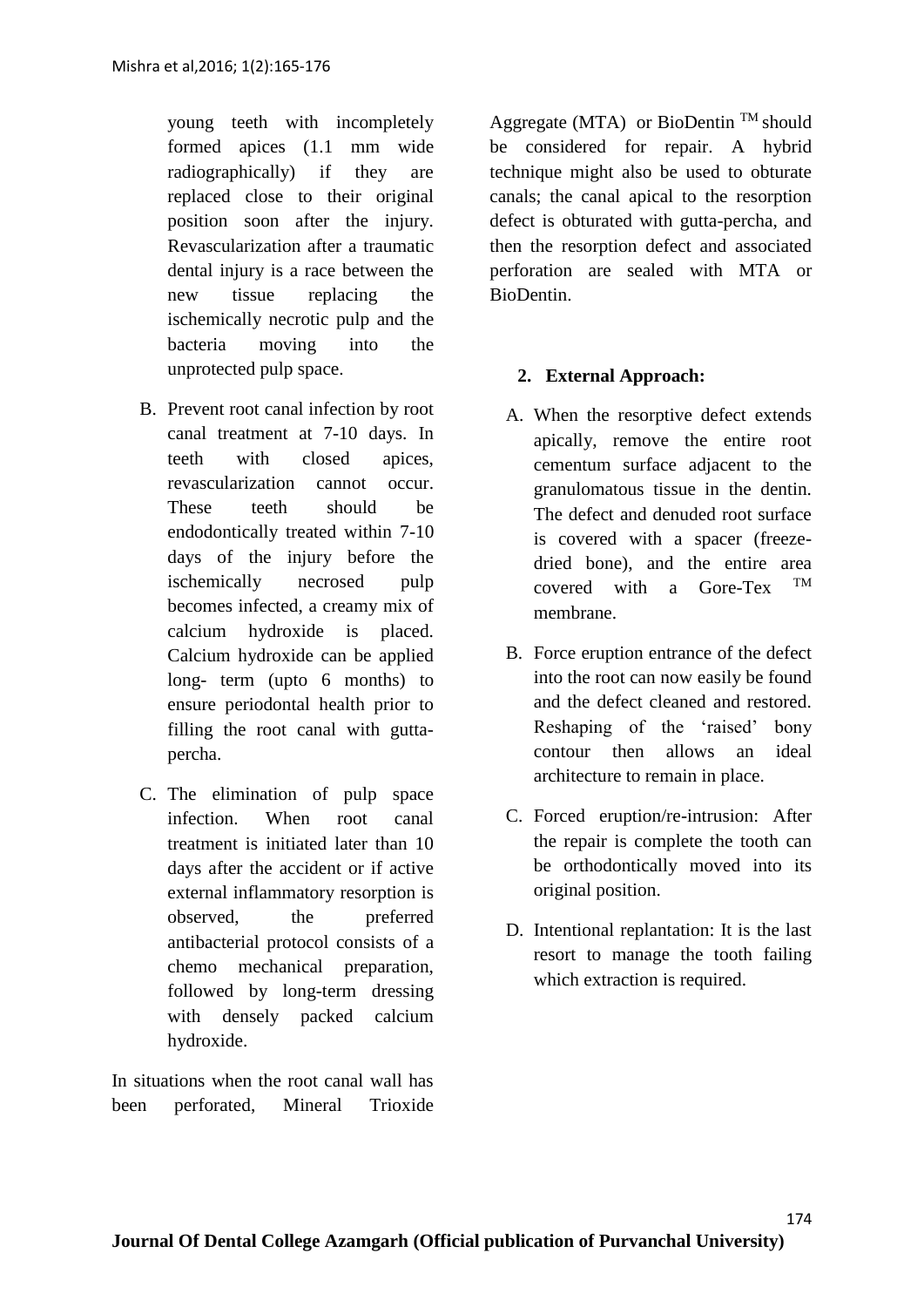#### **REFERENCES:**

- 1. [Neely AL,](http://www.ncbi.nlm.nih.gov/sites/entrez?Db=pubmed&Cmd=Search&Term=%22Neely%20AL%22%5BAuthor%5D&itool=EntrezSystem2.PEntrez.Pubmed.Pubmed_ResultsPanel.Pubmed_RVAbstractPlus) [Gordon SC.](http://www.ncbi.nlm.nih.gov/sites/entrez?Db=pubmed&Cmd=Search&Term=%22Gordon%20SC%22%5BAuthor%5D&itool=EntrezSystem2.PEntrez.Pubmed.Pubmed_ResultsPanel.Pubmed_RVAbstractPlus)A familial pattern of multiple idiopathic cervical root resorption in a father and son: a 22-year follow-up. [J Periodontol.](javascript:AL_get(this,%20) 2007 Feb;78(2):367-71.
- 2. H Liang EJ Burkes and NL Frederiksen Multiple idiopathic cervical root resorption: systematic review and report of four cases. Dentomaxillofacial Radiology (2003) 32, 150–155
- 3. [Heithersay GS.](http://www.ncbi.nlm.nih.gov/sites/entrez?Db=pubmed&Cmd=Search&Term=%22Heithersay%20GS%22%5BAuthor%5D&itool=EntrezSystem2.PEntrez.Pubmed.Pubmed_ResultsPanel.Pubmed_RVAbstractPlus)Treatment of invasive cervical resorption: an analysis of results using topical application of trichloracetic acid, curettage, and restoration. [Quintessence Int.](javascript:AL_get(this,%20) 1999 Feb;30(2):96-110
- 4. Martin Trope Root Resorption due to Dental Trauma Endodontic Topics 2002, 1, 79–100
- 5. L. Bergmans, J. Van Cleynenbreugel, E. Verbeken, M. Wevers, Cervical external root resorption in vital teeth J Clin Periodontol 2002: 29: 580–585
- 6. Shanon Patel, Shalini Kanagasingam, Thomas Pitt Ford, External Cervical Resorption: A Review JOE — Volume 35, Number 5, May 2009
- 7. MARKUS HAAPASALO , UNNI ENDAL Internal inflammatory root resorption: the unknown resorption of the tooth Endodontic Topics 2006, 14, 60–79

#### **FIGURES:**



Figure 1

- 8. GS Heithersay Management of tooth resorption Australian Dental Journal Supplement 2007;52:(1 Suppl):S105- S121
- 9. Shanon Patel, Domenico Ricucci, Conor Durak,Franklin Tay, Internal Root Resorption: A Review J Endod 2010;36:1107–1121)
- 10. Shaza K. Abass and James K. Hartsfield, Jr Orthodontics and External Apical Root Resorption Semin Orthod 2007;13:246-256.
- 11. Tarso Esteves, Adilson Luiz Ramos, Calliandra Moura Pereira, Mirian Marubayashi Hidalgo Orthodontic Root Resorption of Endodontically Treated Teeth J Endod 2007;33:119 – 122
- 12. Zvi Fuss Igor Tsesis Shaul Lin Root Resorption -diagnosis classification and treatment choices based on stimulation factors. Dental Traumatology 2003: 19, 175- 182
- 13. Martin Trope Luxation Injuries and External Root Resorption -- Etiology, Treatment, and Prognosis 2000 JOURNAL OF THE CALIFORNIA DENTAL ASSOCIATION



Figure 2